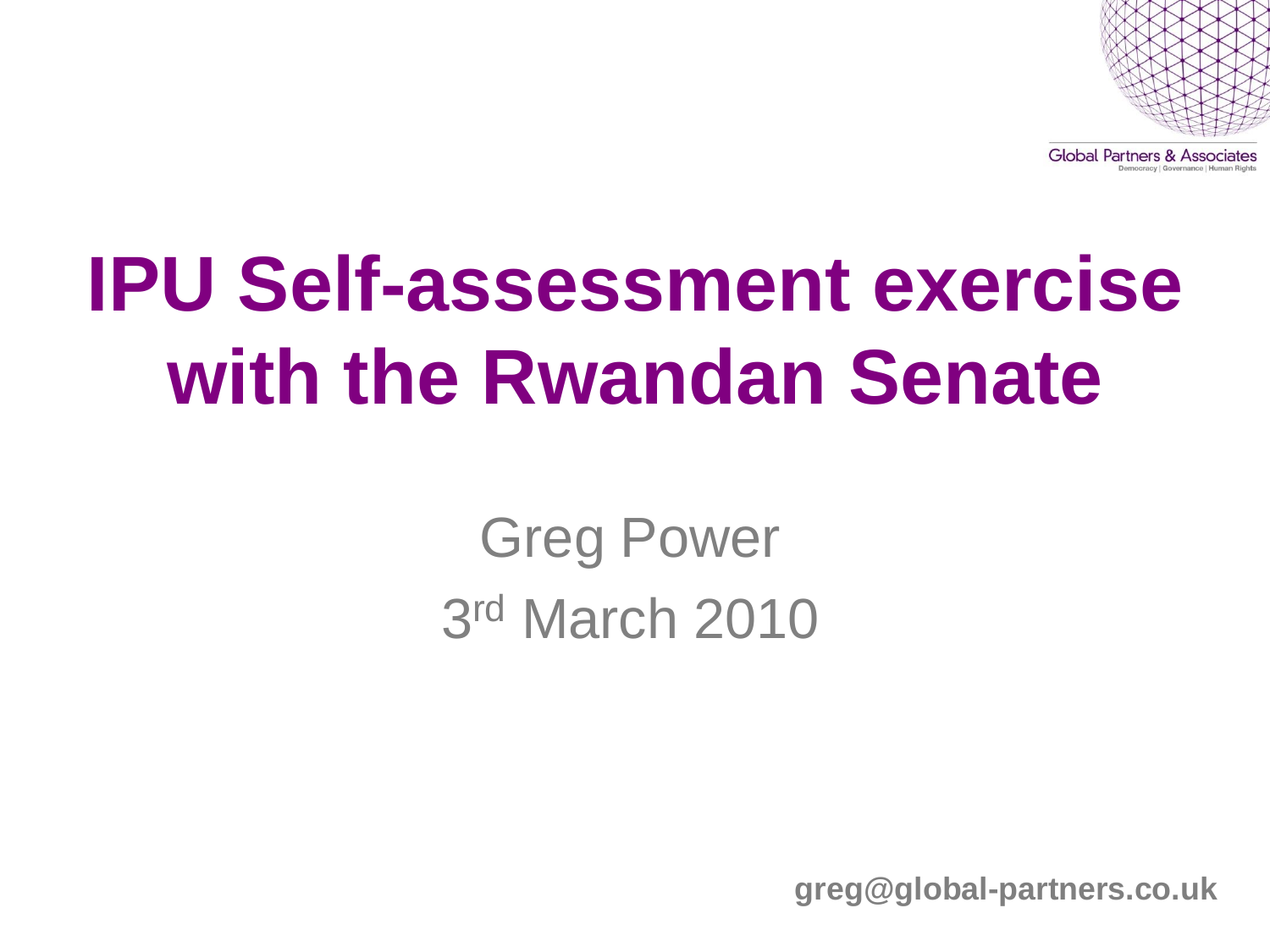# **Purpose and process**



- Assessment with appointed Senate (26 members) and elected Chamber of Deputies (80 members)
- Took place in two week-long exercises
	- December '08 and March '09
- Aim to reflect on and revise the parliament's strategic plan
	- Mid-point of strategic plan
	- Followed recent election of 50% new MPs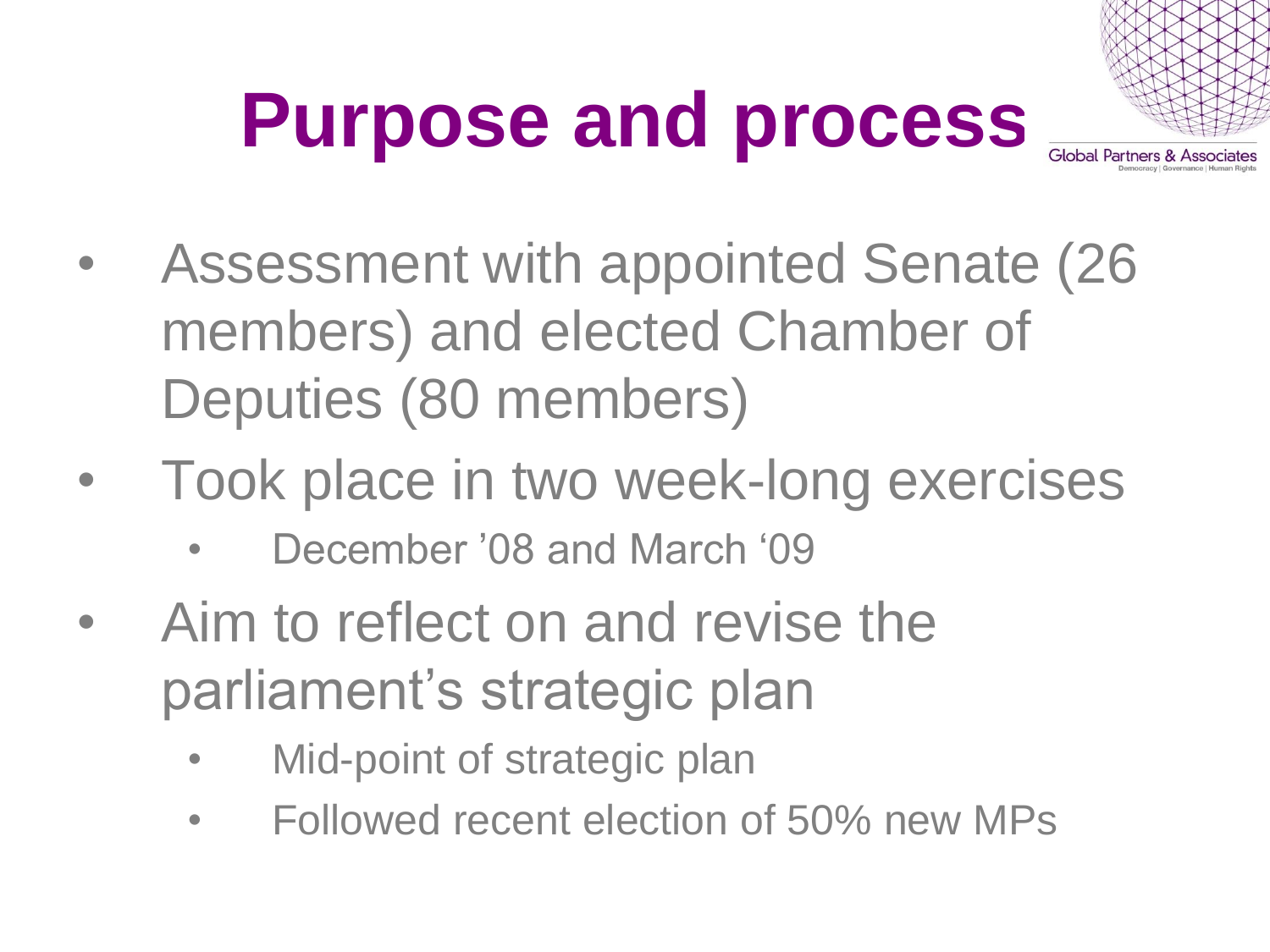



Designed to be used flexibly.

Five stages in this exercise

- Appoint *ad hoc* committee
- Examine, amend, adapt toolkit questions
- Distribute amended questionnaires to members
- Collation and analysis of results
- Deliberation, discussion and recommendations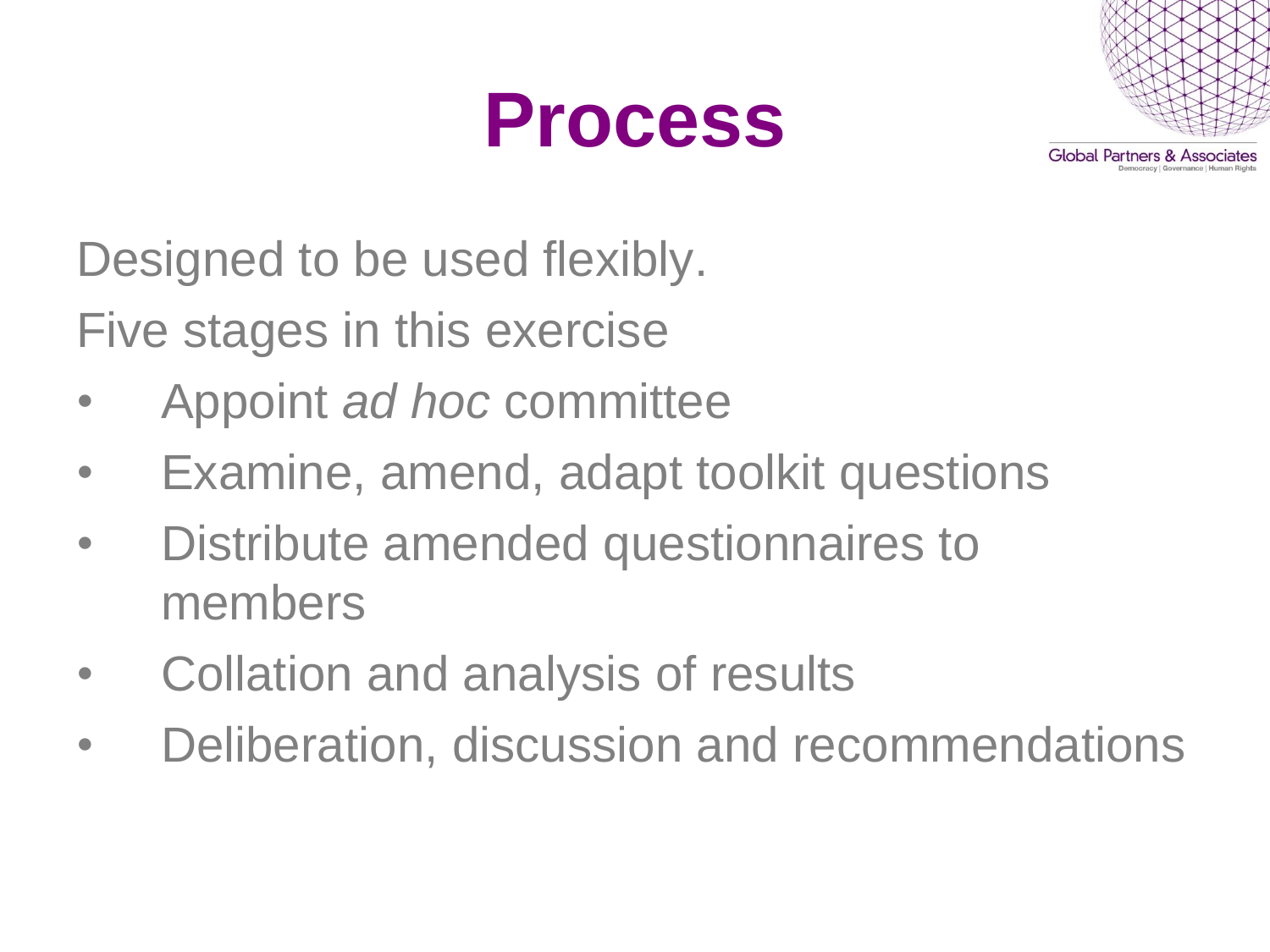### **Limitations**



- Differential application means wide variety in results
- Few definitive quantitative outcomes
- Quality of results depends on the willingness of the members
- Little scope for cross-country comparison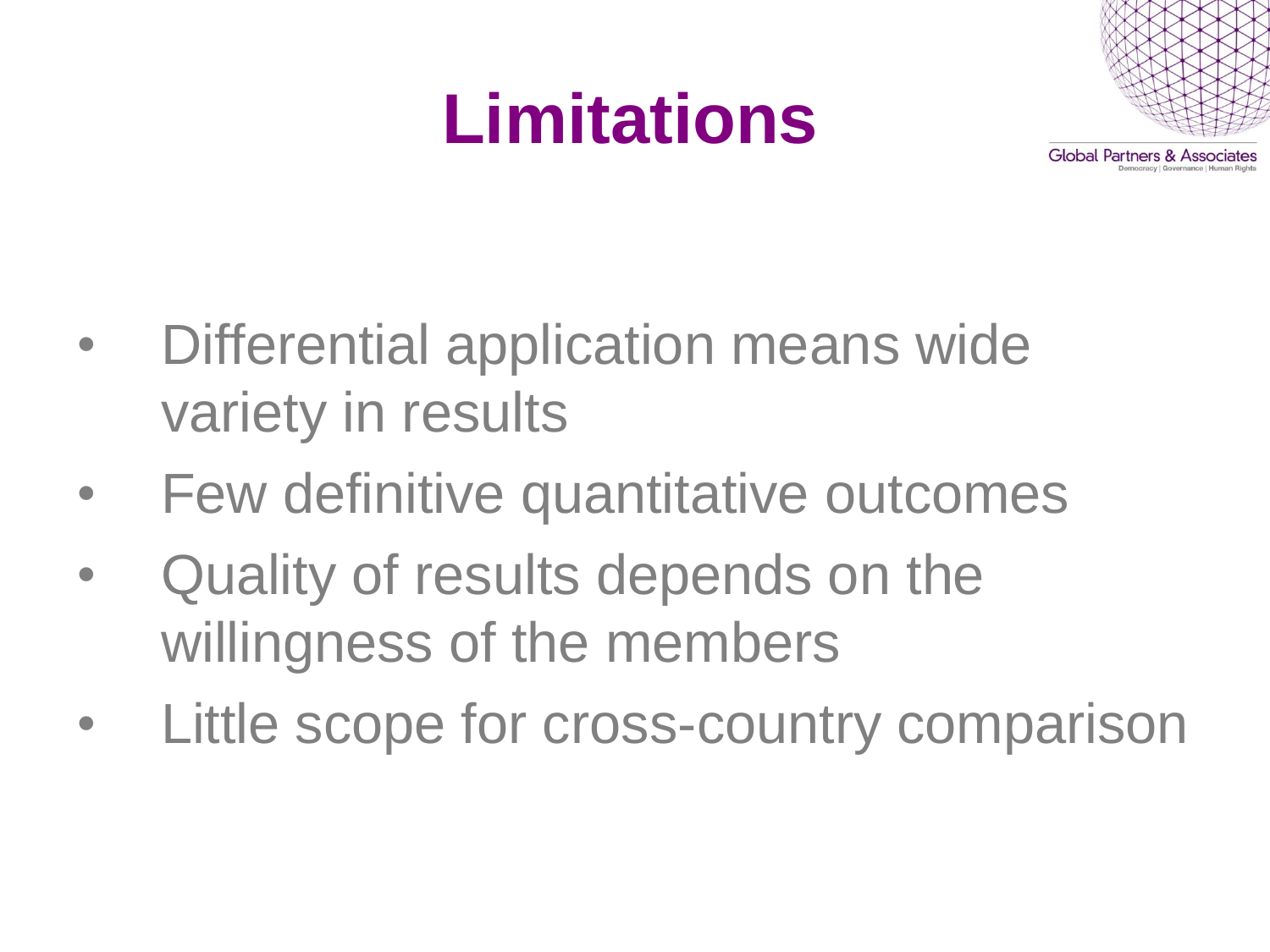

Recruitment, training and retention of staff

- Revealed as a problem across institution
	- Committee and plenary
	- Legislation and oversight
	- Lack of specific technical skills (legislative drafting, financial analysis)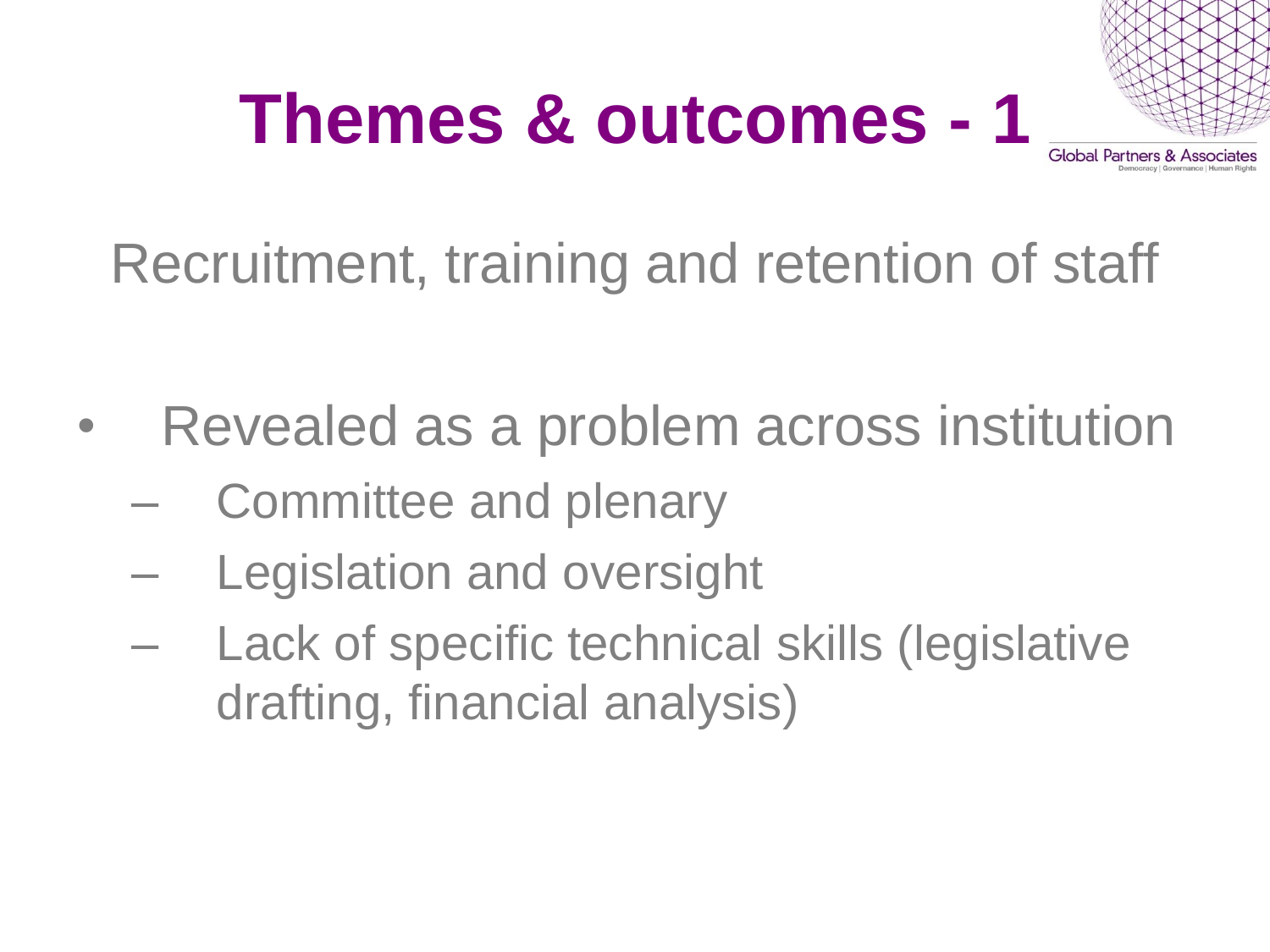

Recruitment, training and retention of staff

- Role of staff within institution
	- Continuity, stability, independent and authoritative advice
- Problems in recruiting and retaining
	- How to convince staff its worth joining and staying within parliament?
- Structured incentives and obligations
	- Career structure, professional development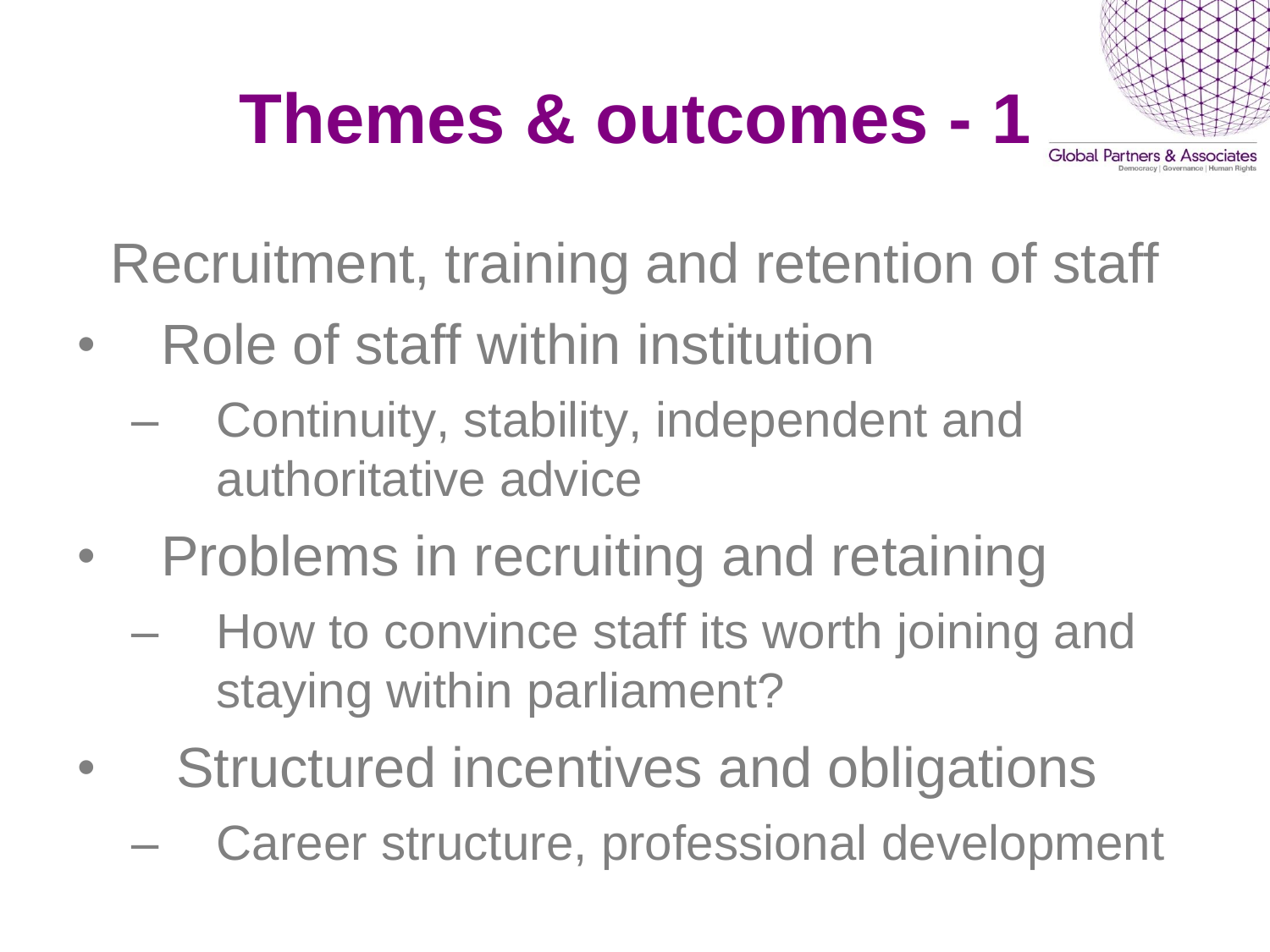

The gap between 'having' and 'using' power

- Three dimensions to the problem
	- i. Lack of capacity
		- Legislative scrutiny processes Staffing and time limitations
		- Initiating legislation Need for outside expertise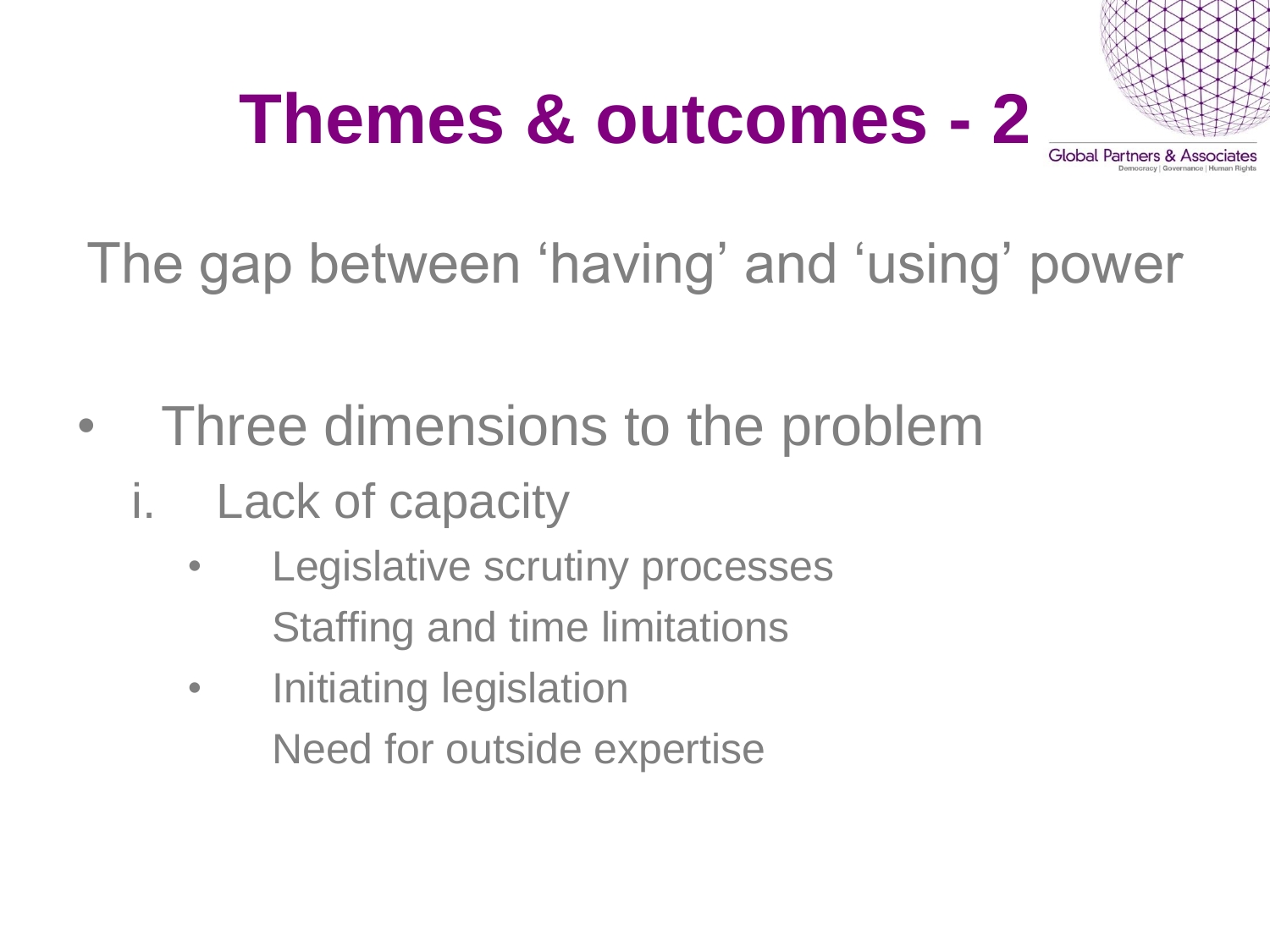

### The gap between 'having' and 'using' power

#### ii. Lack of understanding

Questioning ministers Agreement that process 'very good' But, questions used infrequently Senators did not know provisions existed Deputies not trained in oversight (especially new MPs)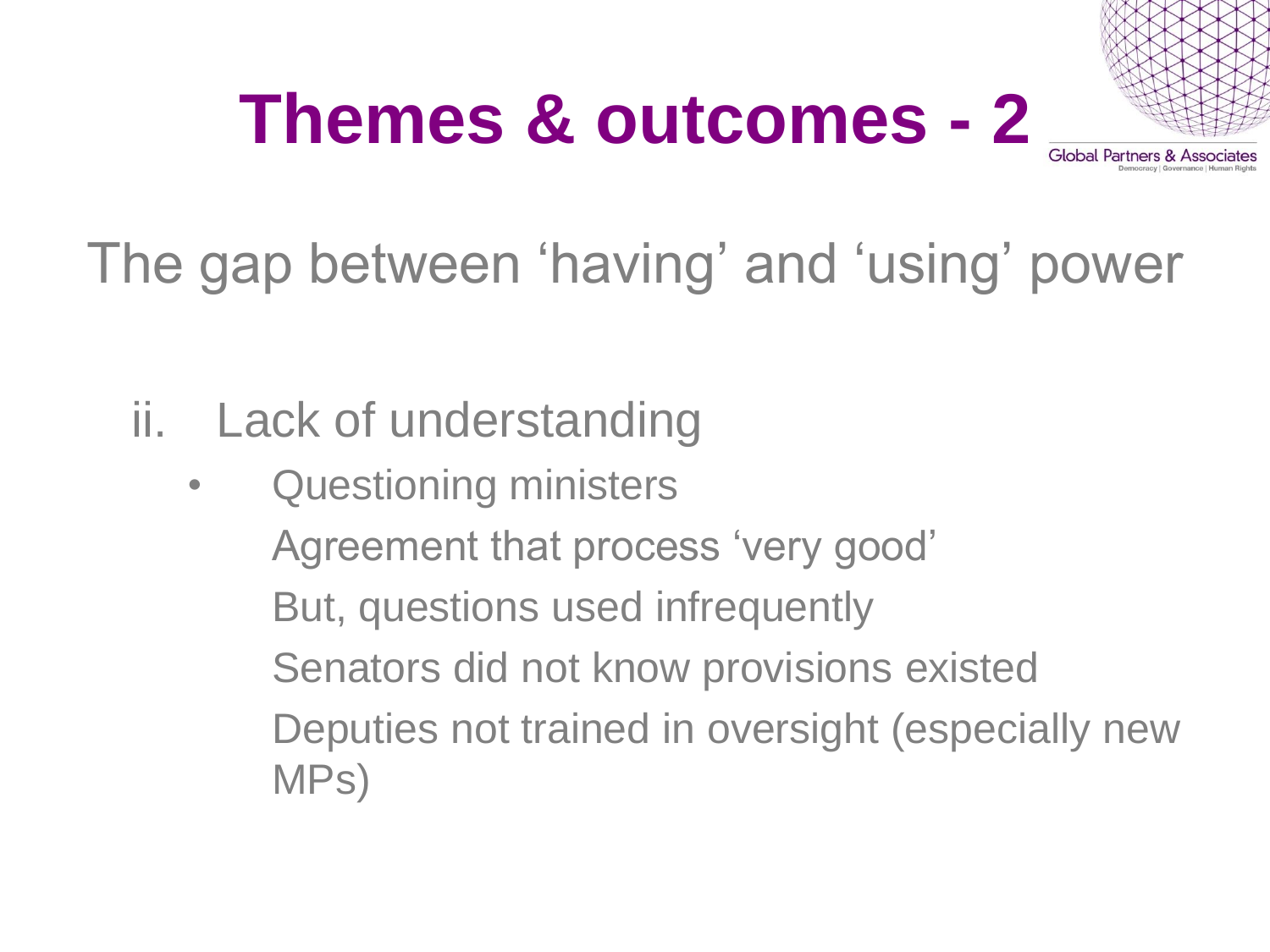

The gap between 'having' and 'using' power iii. Lack of political will

- Consensual approach to politics scrutiny too adversarial
- Few incentives to use oversight opportunities
- But, budget scrutiny improvements, especially around gender
- Procedures sound, but application highlights parliamentary weaknesses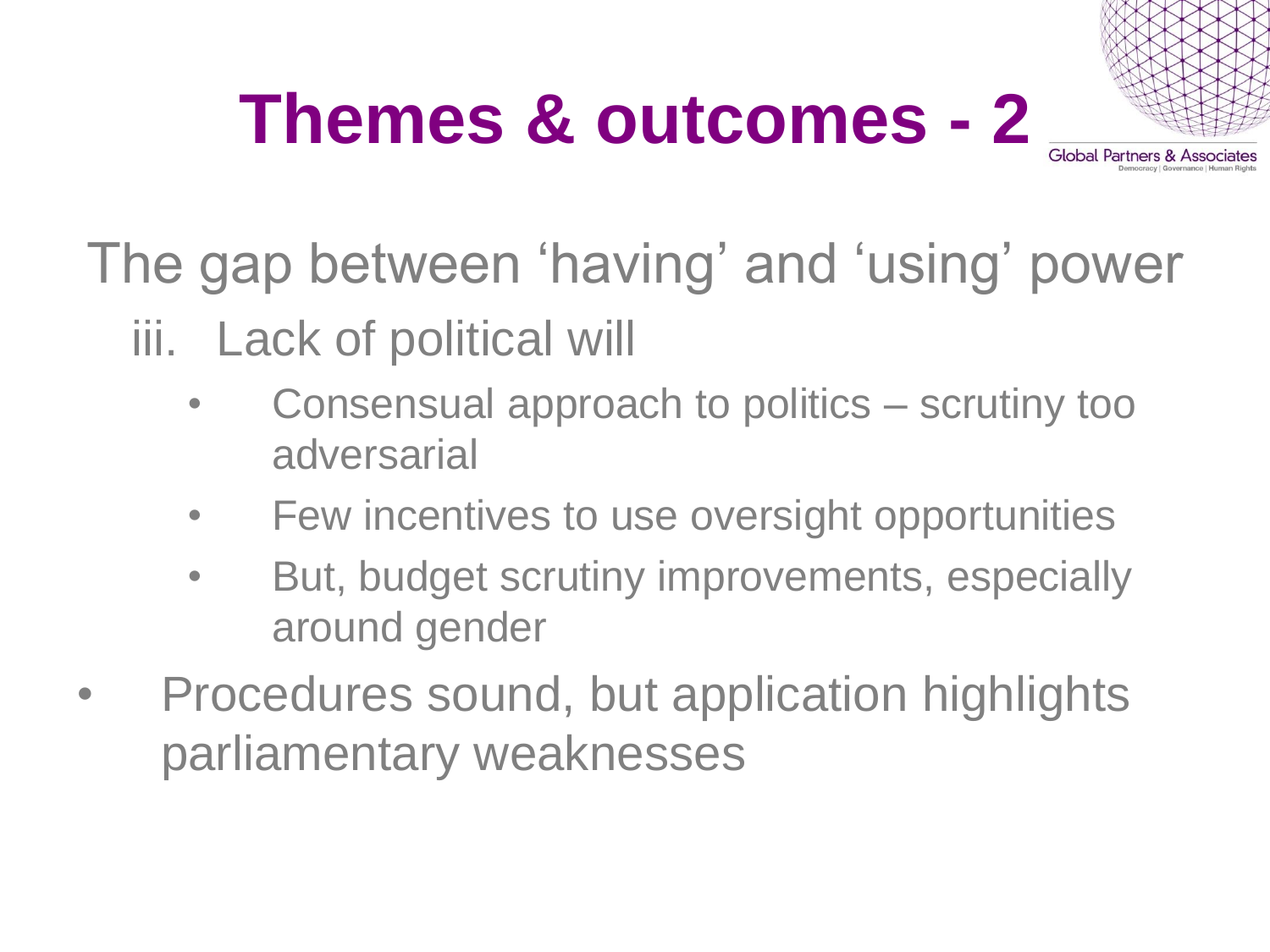

### **Identifying roles outside the rules**

- Tendency to seek rules-based solutions Useful for specific, technical problems, but unlikely to fundamentally change parliament- Executive relationship
	- Rule change difficult to achieve
	- Outcomes uncertain
	- Can make things worse, especially where Executive dominates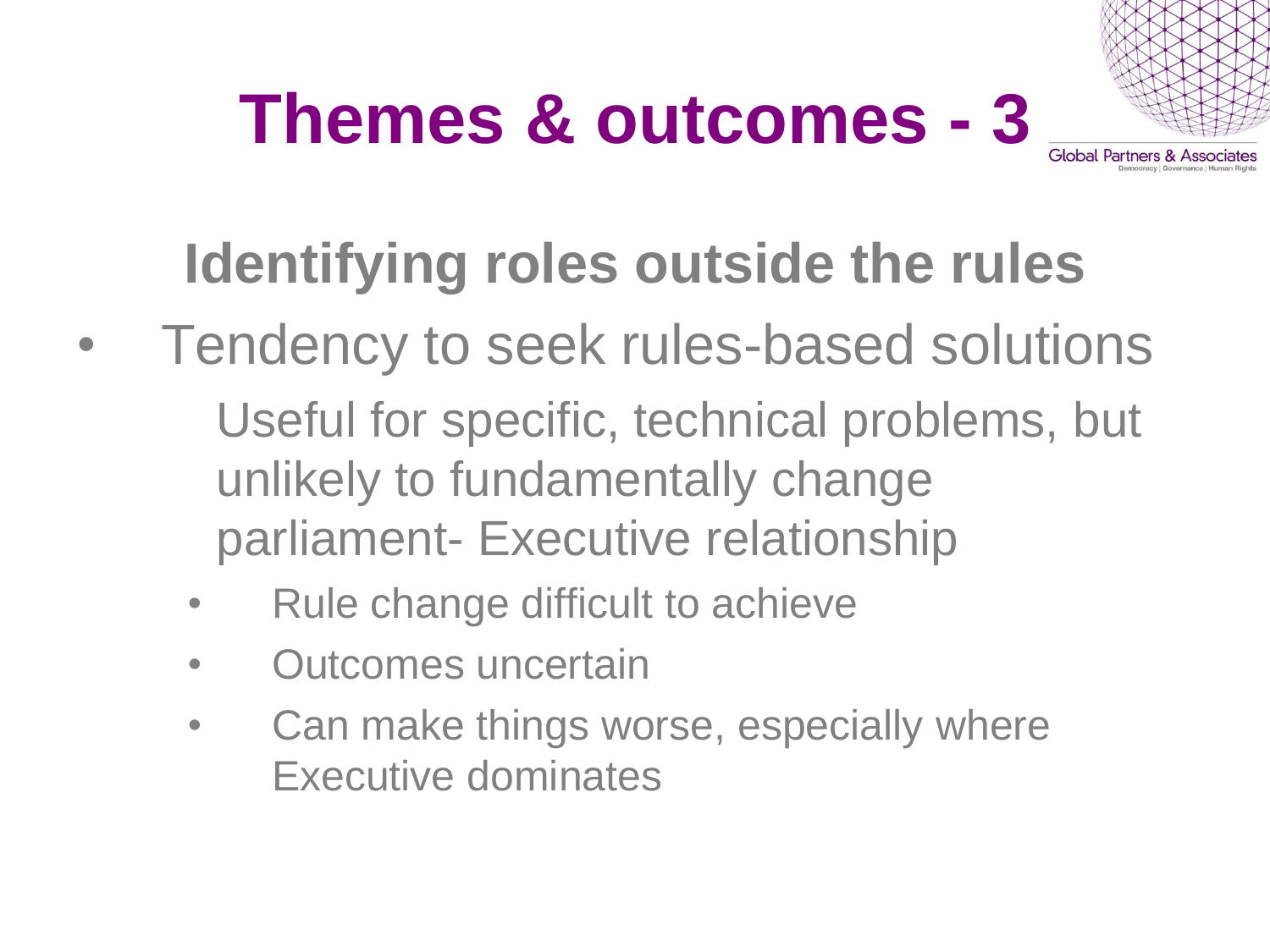

### **Identifying roles outside the rules**

- Three new roles for the Senate
	- Post-legislative scrutiny checking on the implementation of laws
	- Financial scrutiny justifying recommendations to the Chamber of **Deputies**
	- Foreign policy oversight drawing on outside expertise
- The 'obvious' answer was not always most suitable